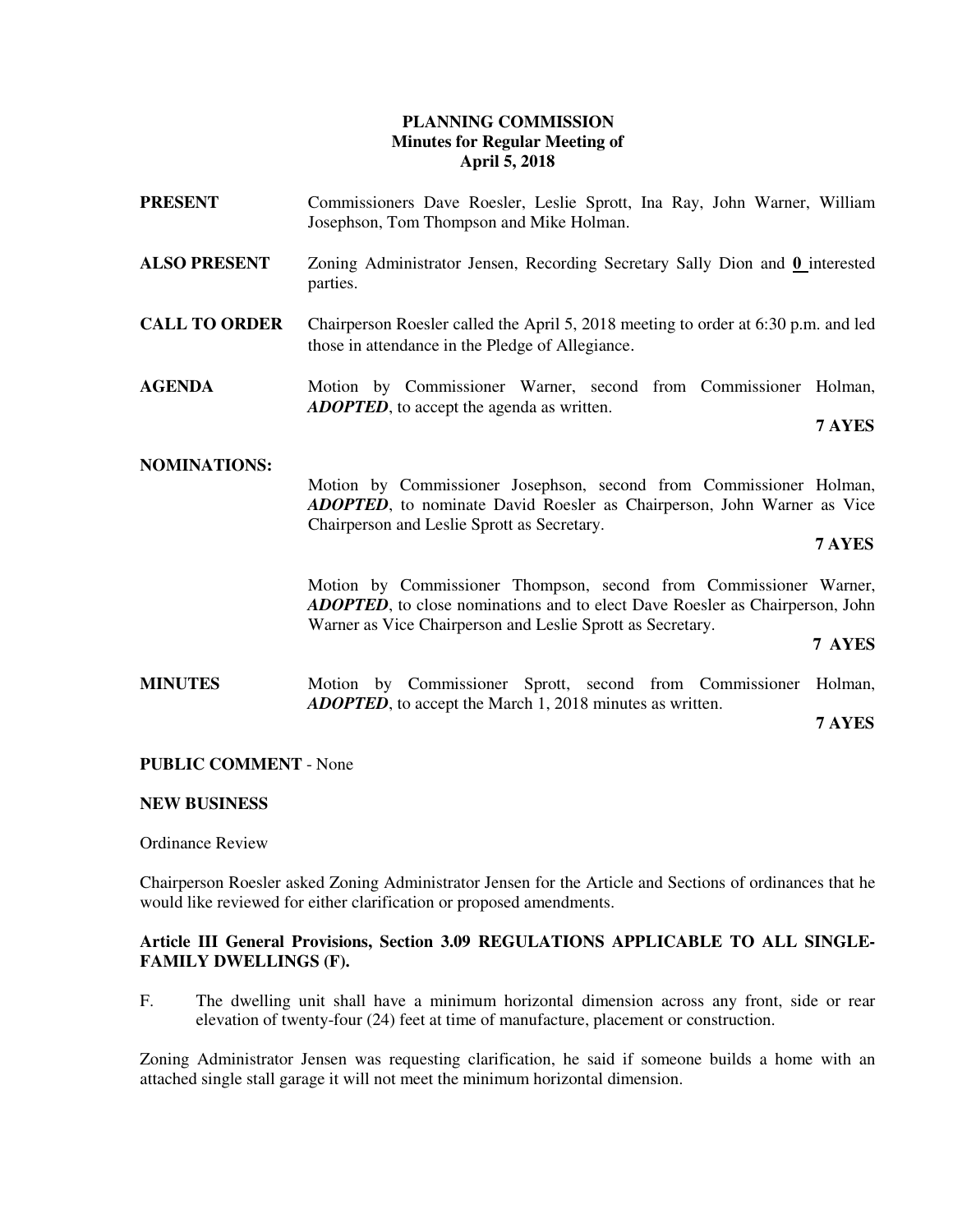After brief discussion consensus was that the way it is written only one of the following shall have a minimum horizontal dimension of twenty-four (24) feet, front, side or rear, not all of them.

## **Zoning Districts - Uses Permitted by Right**

Single Family Dwellings

Zoning Administrator Jensen asked if we should maybe amend this by striking the s from Dwellings. He has been asked if because it says Dwellings can they have more than one dwelling on a parcel.

Chairperson Roesler stated he believes the way this is written speaks to the entire District not one parcel. He advised he will make a note to check with Attorney Even on this matter.

### **Article III General Provisions, Section 3.07 PROJECTIONS INTO YARDS**

D. Eaves may project into any yard setback but shall not project into any such setback more than Twenty-Four inches.

### **Article III, General Provisions, Section 3.08 ACCESSORY BUILDINGS AND USES**

F. Setbacks for detached accessory buildings shall be measured to the eaves of the building.

Zoning Administrator Jensen stated he believes this is conflicting.

Zoning Administrator Jensen also stated that he would like clarification if a lean-to should be considered as part of the footprint.

### **Article III, General Provisions, Section 3.22 TEMPORARY SALES**

# **Article III, General Provisions, Section 3.22 RESIDENTIAL GARAGE/ BASEMENT/ YARD SALES**

The **owner/occupant** of the principal single-family dwelling shall be entitled by right to hold two (2) garage/ basement/ yard sales per calendar year, not to exceed a maximum of three (3) consecutive days per sale.

There are two issues, the first being there are two Section 3.22, seeing they are similar topics it was suggested to make Temporary Sales A and Residential Garage/Basement/Yard Sales B. The other issue is maybe where it says owner/occupant it should be amended to say owner or occupant.

Chairperson Roesler said he had a few things that were in his notes that needed discussion.

### In Zoning Districts **USES PERMITTED BY RIGHT**

Family day care homes. Family group care facilities.

### **USES PERMITTED BY SPECIAL LAND USE**

Small group care facilities.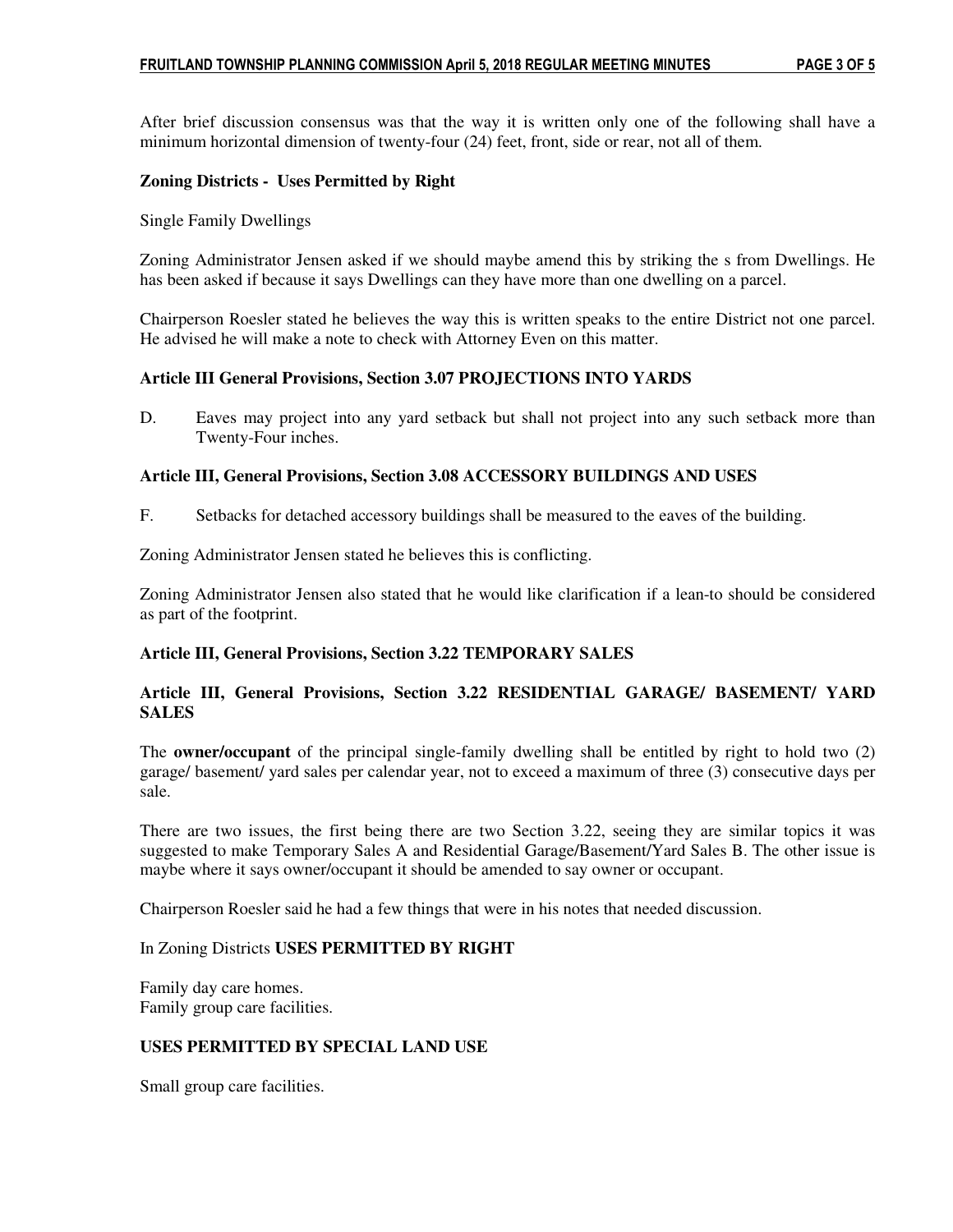We do not have a definition of Family group care facilities. Definitions need to be reviewed and further discussion held.

## Article III, General Provisions, Section 3.23 **NON-CONFORMING BUILDINGS, STRUCTURES AND USES**

- E. Lots of Record.
	- 4. In the Medium Density Residential (MDR), Medium High Density Residential (MHDR), High Density Residential (HDR), Lake Michigan Shoreline (LMSD), Inland Lakes (ILD) and North Duck Lake Overlay (NDLOD) zoning districts, if two or more adjacent nonconforming vacant lots of record are held in common ownership, said lots shall be considered to be an undivided parcel for purposes of obtaining a zoning permit and shall be combined into a parcel (s) that has a lot width of at least 90 feet and a lot size of at least 50 percent of the minimum lot area required in the zoning district where the parcel (s) are located.

Zoning Administrator Jensen asks how come this is only for certain districts. Consensus was to discuss this further.

Zoning Administrator Jensen asks if temporary/tent structures should be considered as Accessory Buildings. He believes the existing definitions are vague, he believes this type of structure need a specific definition.

### In Zoning Districts - **SITE DEVELOPMENT STANDARDS**

|      |  | Minimum Dwelling Unit Floor   1,120 square feet GFA/960 square feet GFA on ground floor |
|------|--|-----------------------------------------------------------------------------------------|
| Area |  |                                                                                         |

Commissioner Josephson asks why it is 960 square GFA on the ground floor. Why not 800 or another number?

Zoning Administrator Jensen also commented that most places have three categories,  $1 \text{ story}, \frac{1}{2}$  stories and 2 stories.

Consensus of all Commissioners is these issues will require research and further discussion.

## **PLANNING/ZONING UPDATES**

Commissioner Warner advised that the Zoning Board of Appeals will be meeting on April 9, 2018 for one application.

## **ADJOURNMENT**

Motion by Commissioner Holman, second from Commissioner Josephson, *ADOPTED***,** to *ADJOURN,* the April 5, 2018 regular meeting at 8:00 p.m.

 **7 AYES**